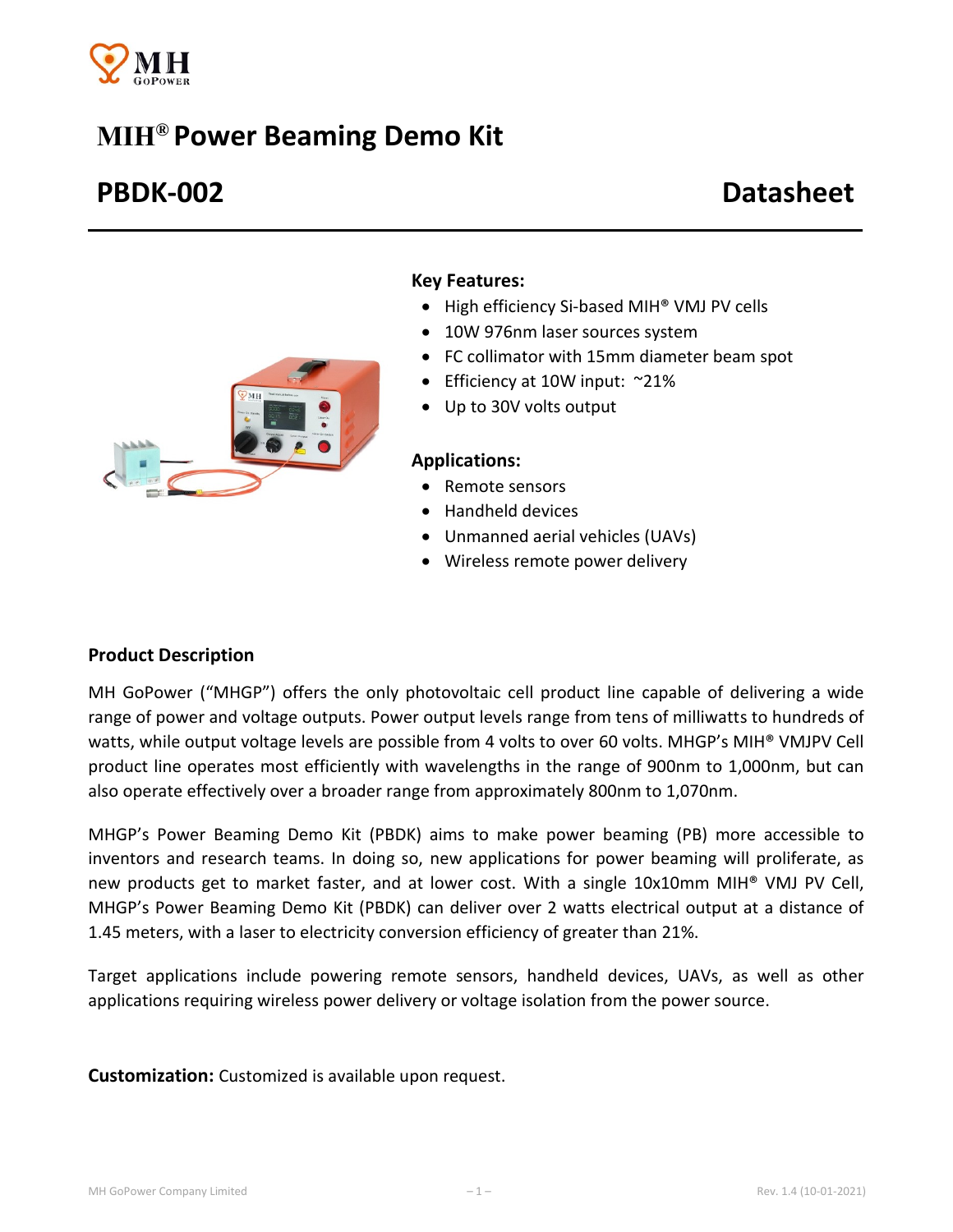

# **Electrical Characteristics \***

| Optical Power (mW) | 1,000 | 3,000 | 5,000 | 10,000 |
|--------------------|-------|-------|-------|--------|
| Pmax (mW)          | 181   | 643   | 1,082 | 2,160  |
| $V$ max $(V)$      | 28.3  | 30.6  | 30.9  | 31.3   |
| $Imax$ (mA)        | 6.4   | 21.0  | 35.0  | 69.0   |
| Efficiency (%)     | 18.1% | 21.4% | 21.6% | 21.6%  |

*\* Typical converter performance with ambient temp of ~25°C*

*\* Tested with 976 nm wavelength laser*

*\** Φ*15mm Gaussian laser beam over PV Cell.*

*\* PB receiver held in free space, with no additional electrical or airflow cooling.*

#### **PBDK Setup**

Connect the LSM-010 to the collimator and place the PB Receiver at the working distance of  $d =$ 145cm (Fig 1). Then adjust the laser beam such that the beam diameter (Φ) = 15mm, to overfill the 10x10mm MIH® VMJ PV cell (Fig 2). The DC electrical output can be measured from the two electrical wires on either end of the VMJ PV cell.



Fig 1. Power Beaming Demo Kit setup.

Fig 2. Laser beam pattern.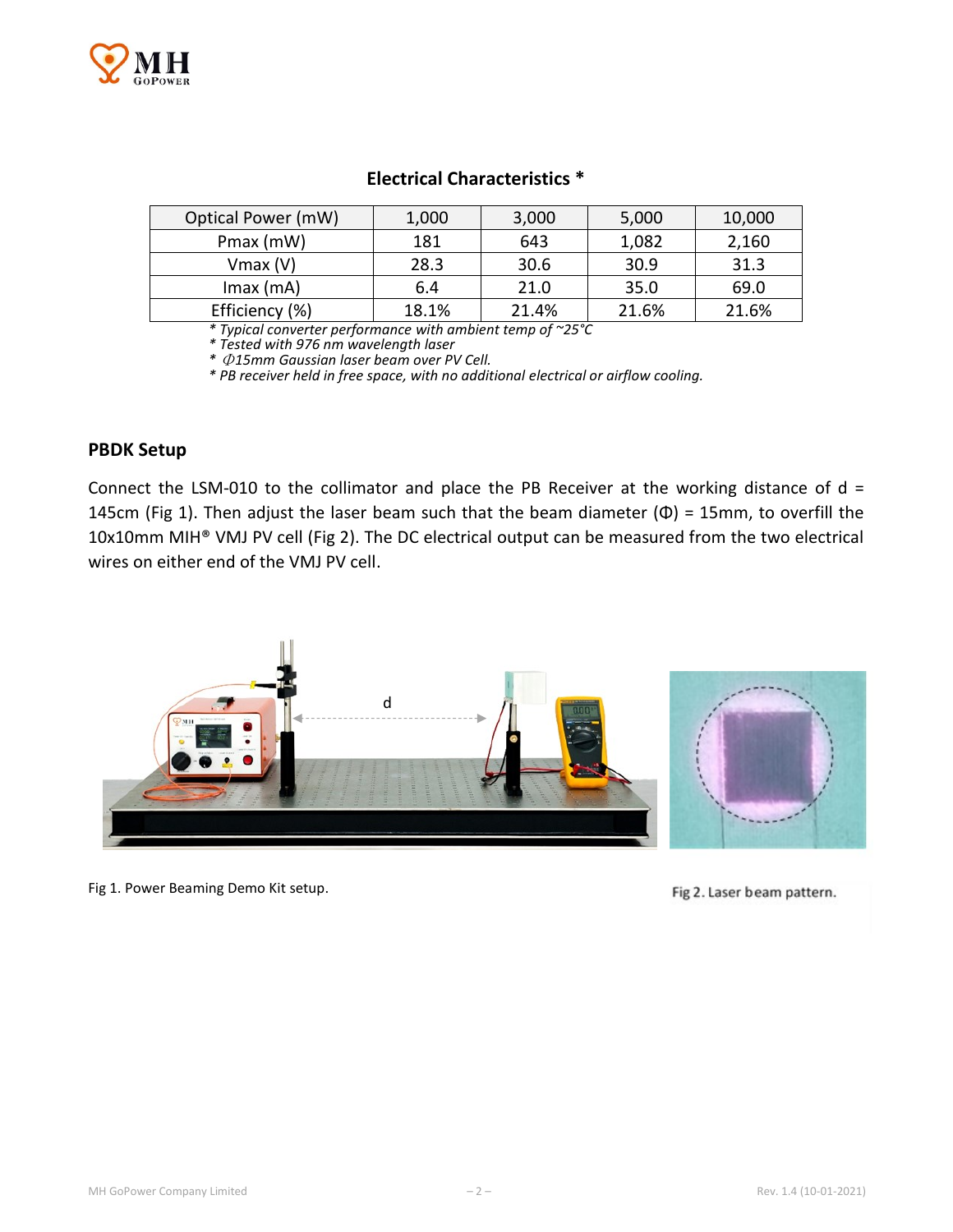

# **PB Receiver**

| PV Cell Size               | 10mm (W) x 10mm (L) x 400um (H) |  |
|----------------------------|---------------------------------|--|
| <b>Heatsink Dimensions</b> | $53mm(W)$ x 60mm(L) x 60mm(H)   |  |
| <b>Electrical Wires</b>    | 200mm (L)                       |  |
| <b>Mounting Hole</b>       | M6 x 1.5 x 12L                  |  |
| Weight                     | 250g                            |  |
| Operating Temperature,     | 0°C ~ 50°C, 10% ~ 90% RH        |  |
| Humidity                   |                                 |  |







# **LSM-010**

| Laser Wavelength                   | 976nm                              |
|------------------------------------|------------------------------------|
| Laser Output Power                 | $0 \sim 10W$                       |
| Connector Type                     | FC / UPC                           |
| Fiber Type                         | Fused multi-mode fiber             |
| Fiber Core                         | 105um                              |
| Fiber Length                       | 2m                                 |
| Numerical Aperture (NA)            | 0.22                               |
| Power Supply                       | AC 110V ~ 240V                     |
| Weight                             | 4.2 <sub>kg</sub>                  |
| Operating Temperature,<br>Humidity | $5^{\circ}$ C ~ 30°C, 40% ~ 60% RH |